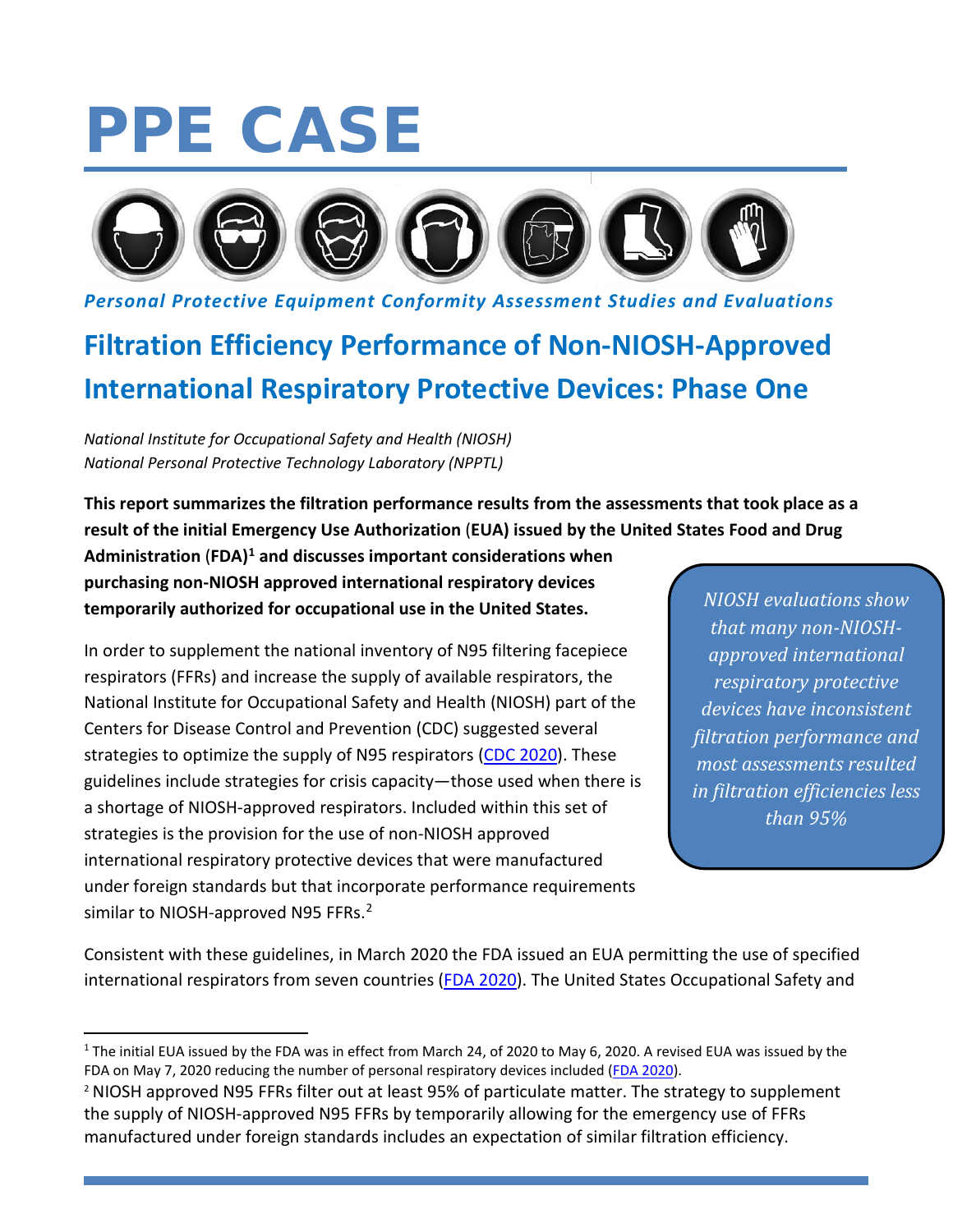Health Administration (OSHA) issued provisions to permit FFRs approved in these select foreign countries to be temporarily used in the workplace [\(OSHA 2020\)](https://www.osha.gov/memos/2020-04-03/enforcement-guidance-use-respiratory-protection-equipment-certified-under).

While these international respiratory protective devices included in the FDA's EUA and OSHA's enforcement guidelines have similar performance requirements compared with NIOSH-approved devices, NIOSH does not oversee the initial production, regulate sustained manufacturer quality control for these products, monitor post-market quality, or have knowledge about the product's handling and exposures after leaving the manufacturer's control. Due to the potential to have these non[-NIOSH approved](https://www.cdc.gov/niosh/npptl/respirators/testing/NonNIOSH.html) respirators used by workers in the United States, NIOSH designed a process to assess the particulate filtration performance. The goal of the assessment was to provide consumers of personal respiratory protection and other interested parties a point-of-use quantitative assessment of the devices temporarily authorized for use.

## **How NIOSH Assessed Non-NIOSH-Approved International Respiratory Protective Devices**

- To address concerns regarding N95 alternative respirators, NIOSH developed a protocol to quickly evaluate the filtration efficiency performance of these devices. To allow for a smaller sample size and quicker turn-around time, the samples were tested using a [modified version](https://www.cdc.gov/niosh/npptl/respirators/testing/pdfs/NonNIOSH_Filtration_TestPlan.pdf) of NIOSH Standard Test Procedure [TEB-APR-STP-0059.](https://www.cdc.gov/niosh/npptl/stps/pdfs/TEB-APR-STP-0059-508.pdf)
- NIOSH received requests to evaluate non-NIOSH approved international respiratory protective devices included on the FDA's EUA. Qualifying requests included those received from federal, state, and local government agencies, healthcare providers, employers in non-healthcare industries, public safety and first responder organizations, and universities. Requests received directly from a manufacturer, distributor, importer, or supplier were outside of the scope of this evaluation process. Requests also had to include all specified information on the request form, including, for example, the manufacturer name, model number, and the performance standard under which it was manufactured.
- Through the packaging and labeling, NIOSH recorded the standard to which the samples provided claimed conformance.
- The sampling protocol used to provide the devices to NIOSH was at the discretion of the outside user group making the request, however NIOSH required each requestor to submit a minimum of 10 devices per model for evaluation.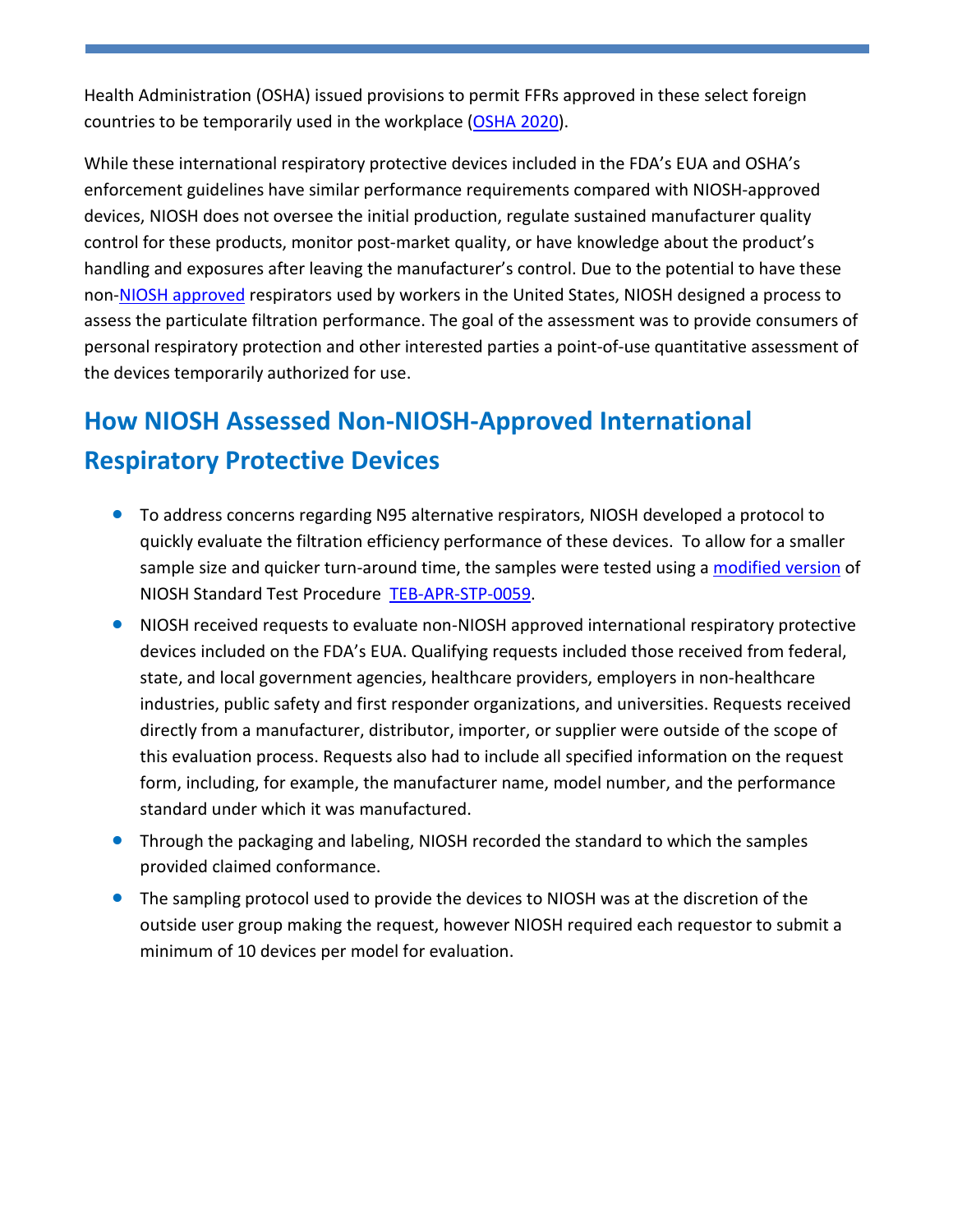## **Findings**

#### **Sample Characteristics**

- As of May 6, 2020, NIOSH completed 105 assessments of non-NIOSH approved international respiratory protective devices.
	- $\circ$  Information regarding the manufacturer, model, and performance standard came from the packaging and the labels included with or on the assessed international respiratory protection device.
	- $\circ$  Some samples received did not indicate the international performance standard to which the product conformed. In these cases, NIOSH classified the performance standard as "Unknown."
	- $\circ$  Assessments were completed on international respiratory protection devices that were largely distinct in terms of the sample of personal respiratory devices assessed: there were 87 distinct manufacturers and 102 distinct models.
- NIOSH completed assessments at the request of state governments (29%), healthcare providers (24%), employers in non-healthcare industries (21%), public safety and first responder organizations (11%), individuals and organizations not classified (6%), federal government agencies (5%), universities (3%), and local governments (2%).
- Of these assessments, approximately 91% (95 of 105) of the respiratory devices used an ear loop design to secure the mask to the wearer's face; the others used a head strap design.

#### **Overall Results**

- For each of the 105 requests, NIOSH evaluated the filtration efficiency for each of the individual units and recorded the maximum and the minimum filtration efficiency observed and then determined whether: 1) all units within the assessment tested above 95% efficiency; 2) all units tested within the assessment tested below 95% efficiency; or 3) if there were a mixture of units—some testing above 95% and some testing below 95%.
	- $\circ$  In 35 of the assessments (33%), all individual units tested above 95% particulate filtration efficiency. In 42 of the assessments (40%), all individual units tested below 95%. In the remaining 28 assessments (27%), there was a mix of units that tested above and below 95%. See Figure 1.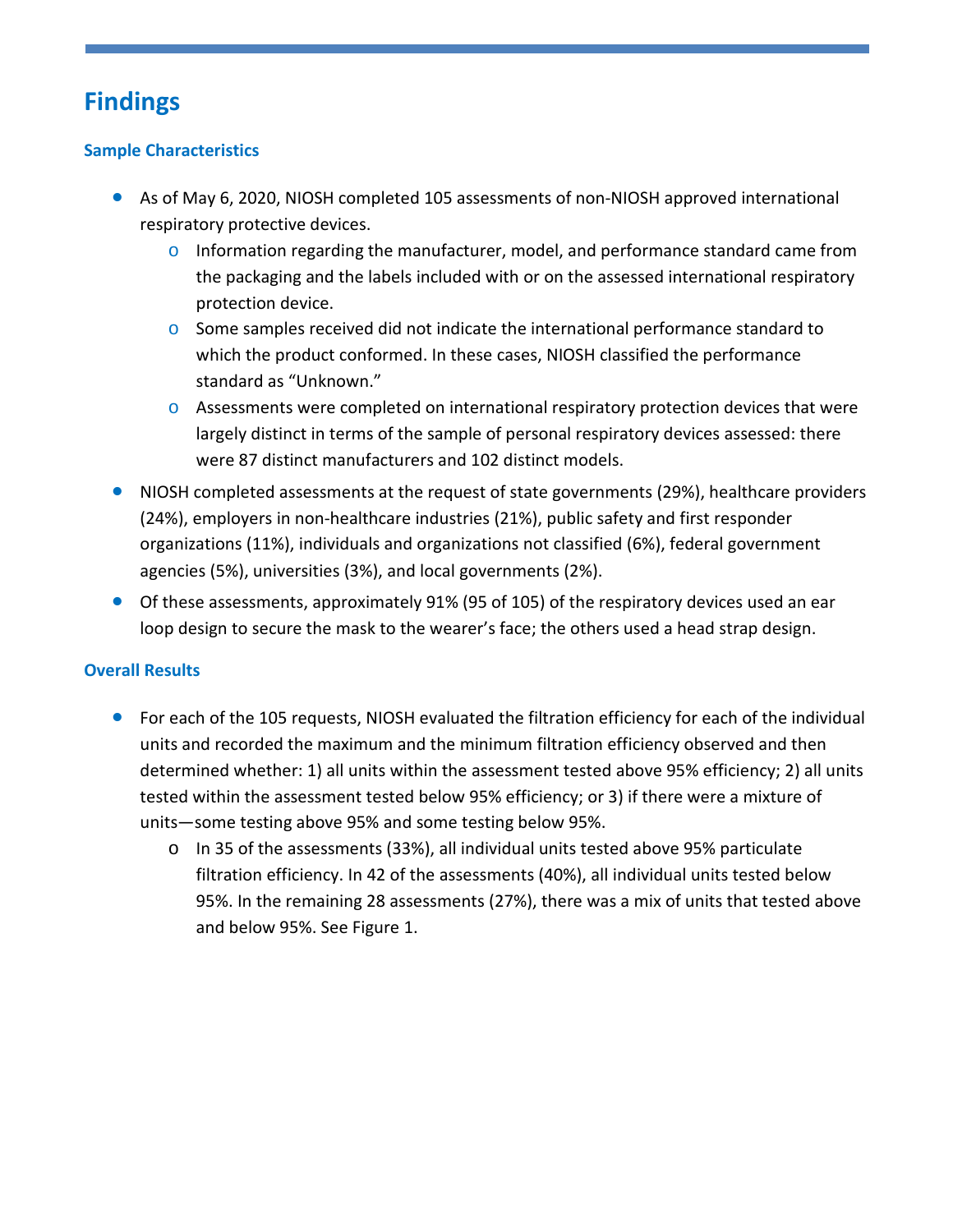

**Figure 1: Overall Filtration Efficiency Results**

#### **Results by International Standard**

- Table 1 presents filtration results by international standard. It shows the number and relative percent of assessments that were categorized as all units above 95%, all units below 95%, and a mix of units above and below 95% by international standard.
	- o **Highest Performing Filtration Efficiency International Respirators Assessed.** All units from 5 of the 6 assessments (83%) conducted on devices that claimed conformance with GB19083-2010 (an international standard originating from China) tested above 95%. All units from the single assessment (100.0%) conducted on devices that claimed conformance with KMOEL-2017-64 (an international standard originating from Korea) tested above 95%.
	- o **Lowest Performing Filtration Efficiency International Respirators Assessed.** All units from the single assessment (100.0%) conducted on devices that claimed conformance with GB/T 32610-2016 (an international standard originating from China) tested below 95%. All units from 18 of 22 assessments (82%) that claimed to conform with both EN149-2001 and GB2626-2006 (international standards originating in Europe and China, respectively) tested below 95%.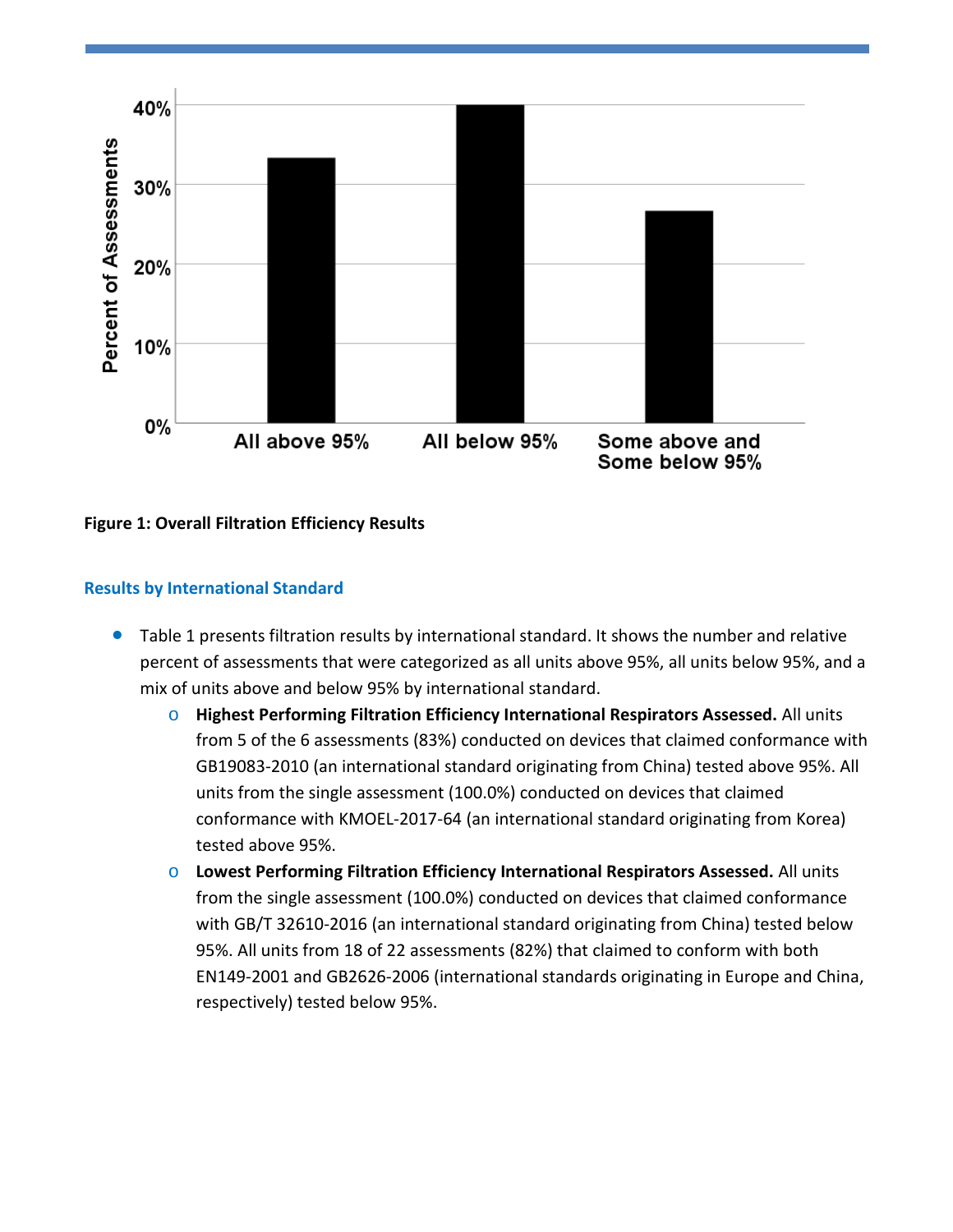| Standard                                 | Number of<br><b>Assessment Results</b><br>Assessments |                | Approximate<br>Percent of<br>Assessments<br>for each<br>Standard |
|------------------------------------------|-------------------------------------------------------|----------------|------------------------------------------------------------------|
| Brazil ABNT/NBR 13698:2011               | All above 95%<br>$\Omega$                             |                | 0%                                                               |
|                                          | All below 95%                                         | 0              | 0%                                                               |
|                                          | Some above and Some below 95%                         | $\mathbf{1}$   | 100%                                                             |
| Europe EN149-2001                        | 5<br>All above 95%                                    |                | 42%                                                              |
|                                          | All below 95%                                         | 5              | 42%                                                              |
|                                          | Some above and Some below 95%                         | $\overline{2}$ | 16%                                                              |
| Europe/China EN149-2001 &<br>GB2626-2006 | All above 95%                                         | $\mathbf{0}$   | 0%                                                               |
|                                          | All below 95%                                         | 18             | 82%                                                              |
|                                          | Some above and Some below 95%                         | 4              | 18%                                                              |
| China GB/T 32610-2016                    | All above 95%                                         | 0              | 0%                                                               |
|                                          | All below 95%                                         | 1              | 100%                                                             |
|                                          | Some above and Some below 95%                         | 0              | 0%                                                               |
| China GB19083-2010                       | All above 95%                                         | 5              | 83%                                                              |
|                                          | All below 95%                                         | O              | 0%                                                               |
|                                          | Some above and Some below 95%                         | $\mathbf{1}$   | 17%                                                              |
| China GB2626-2006                        | All above 95%                                         | 22             | 37%                                                              |
|                                          | All below 95%                                         | 17             | 29%                                                              |
|                                          | Some above and Some below 95%                         | 20             | 34%                                                              |
| Korea KMOEL-2017-64                      | All above 95%                                         | $\mathbf{1}$   | 100%                                                             |
|                                          | All below 95%                                         | O              | 0%                                                               |
|                                          | Some above and Some below 95%                         | 0              | 0%                                                               |
| <b>UNKNOWN</b>                           | All above 95%                                         | $\overline{2}$ | 67%                                                              |
|                                          | All below 95%                                         | 1              | 33%                                                              |
|                                          | Some above and Some below 95%                         | O              | 0%                                                               |

#### **Table 1: Summary Filtration Results by International Standard Claimed**

#### **Variability within Individual Assessments**

- When facing respiratory hazards in the workplace, end users must be able to trust that individual respirator units, which are labeled and packaged identically, provide a consistent level of performance. (See 42CFR84 for explanation of [quality requirements](https://www.cdc.gov/niosh/npptl/topics/respirators/pt84abs2.html) NIOSH-approved [respirators,](https://www.cdc.gov/niosh/npptl/topics/respirators/pt84abs2.html) where a consistent unit to unit filtration efficiency is required).
- In this context, an assessment of filtration efficiency variation through an analysis of the range within individual assessments is important because this indicates the level of filtration performance consistency that can be expected from one unit to the next when the units are labeled and packaged consistently.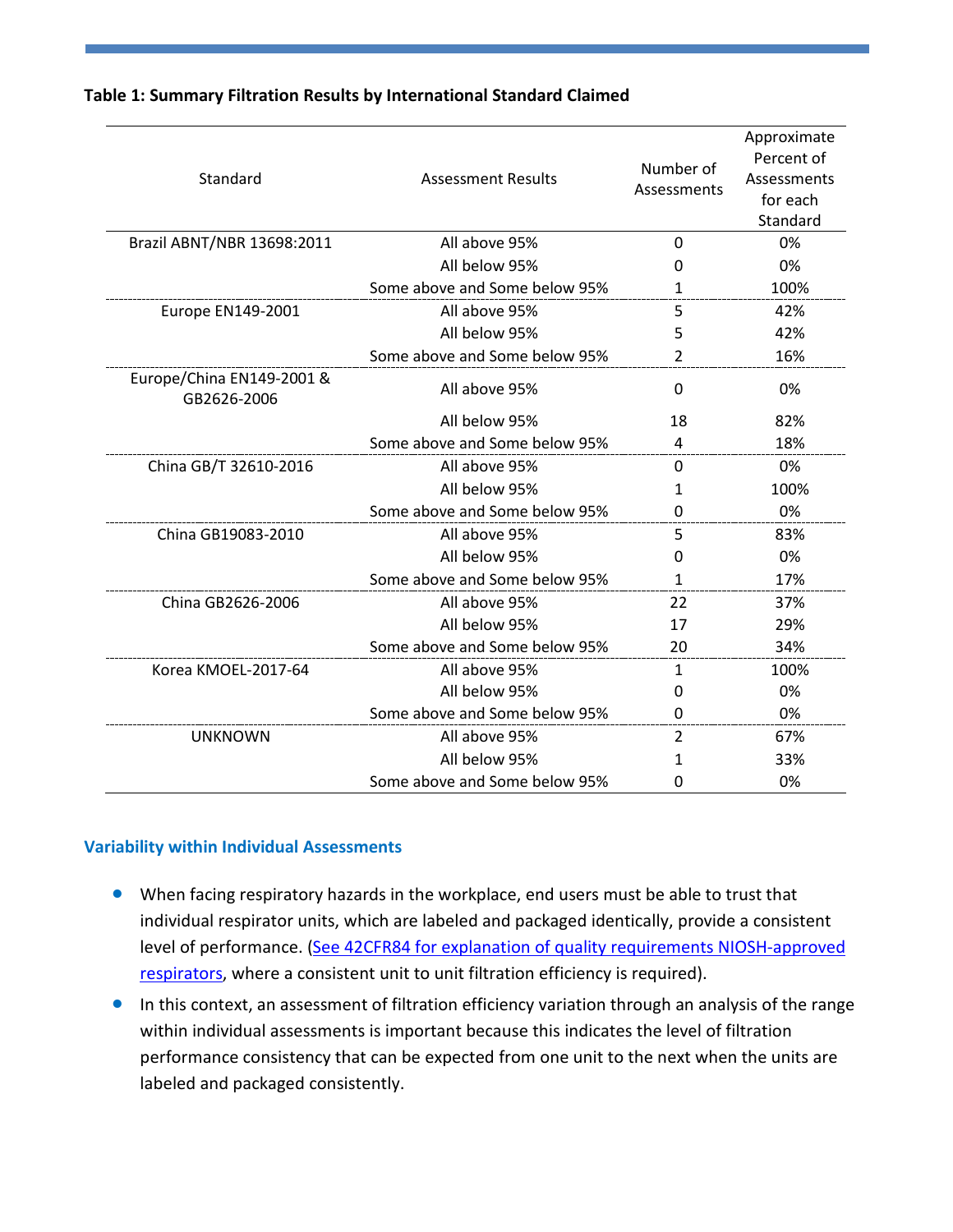- As discussed previously, each individual assessment tested at least 10 different units that were submitted with the same label and packaging. There were 105 assessments conducted.
- For each individual assessment, NIOSH calculated the range in the filtration efficiencies of the units by subtracting the lowest observed filtration efficiency from the highest observed filtration efficiency. This range provides an indication of how consistent the unit to unit filtration properties were within each individual assessment.
- For example, in a single assessment, if the highest filtration recorded was 95% and the lowest was 30%, the range would equal 65% (95 minus 30). With a range such as this, the end user could not have confidence in the consistency of the level of protection.
- Approximate quartiles within the 105 assessments suggested that:
	- o 24 (23%) had greater than a 15% range in filtration efficiencies;
	- o 33 (31%) had between a 5% and 15% range in filtration efficiencies;
	- o 28 (27%) had between a 1% and 5% range in filtration efficiencies;
	- o 20 (19%) had between a 0% and 1% range in filtration efficiencies.
- Table 2 reports the greatest and least ranges observed among assessments based on the reported international standard.
	- $\circ$  Across the 105 assessments, the minimum range in filtration results was 0.09% corresponding to a sample of 10 units that claimed to conform with KMOEL-2017-64: the maximum filtration observed being 99.94% and the minimum being 99.85%.
	- $\circ$  Across the 105 assessments, the greatest range in filtration results was 77.50% corresponding to a sample of 10 units that claimed to conform with GB2626-2006: the maximum filtration observed being 91.10% and the minimum being 13.60%.

#### **Table 2: Highest and Lowest Range in Filtration Efficiency Performance within Assessments by International Standard Claimed**

| Standard                                 | Lowest Range in Filtration<br>Performance (%) | Highest Range in Filtration<br>Performance (%) | Number of Assessments |
|------------------------------------------|-----------------------------------------------|------------------------------------------------|-----------------------|
| Brazil ABNT/NBR 13698:2011               | 6.34                                          | 6.34                                           |                       |
| Europe EN149-2001                        | 0.40                                          | 26.86                                          | 12                    |
| Europe/China EN149-2001 &<br>GB2626-2006 | 2.05                                          | 39.89                                          | 22                    |
| China GB/T 32610-2016                    | 9.10                                          | 9.10                                           |                       |
| China GB19083-2010                       | 0.71                                          | 4.97                                           | 6                     |
| China GB2626-2006                        | 0.09                                          | 77.50                                          | 59                    |
| Korea KMOEL-2017-64                      | 0.09                                          | 0.09                                           |                       |
| UNKNOWN                                  | 0.16                                          | 55.90                                          | ς                     |
| Overall                                  | 0.09                                          | 77.50                                          | 105                   |

**NOTE: The values reported in the table reflect the range of filtration efficiency observed within each assessment. Lower values represent lower filtration efficiency variability while higher values represent higher filtration efficiency variability.**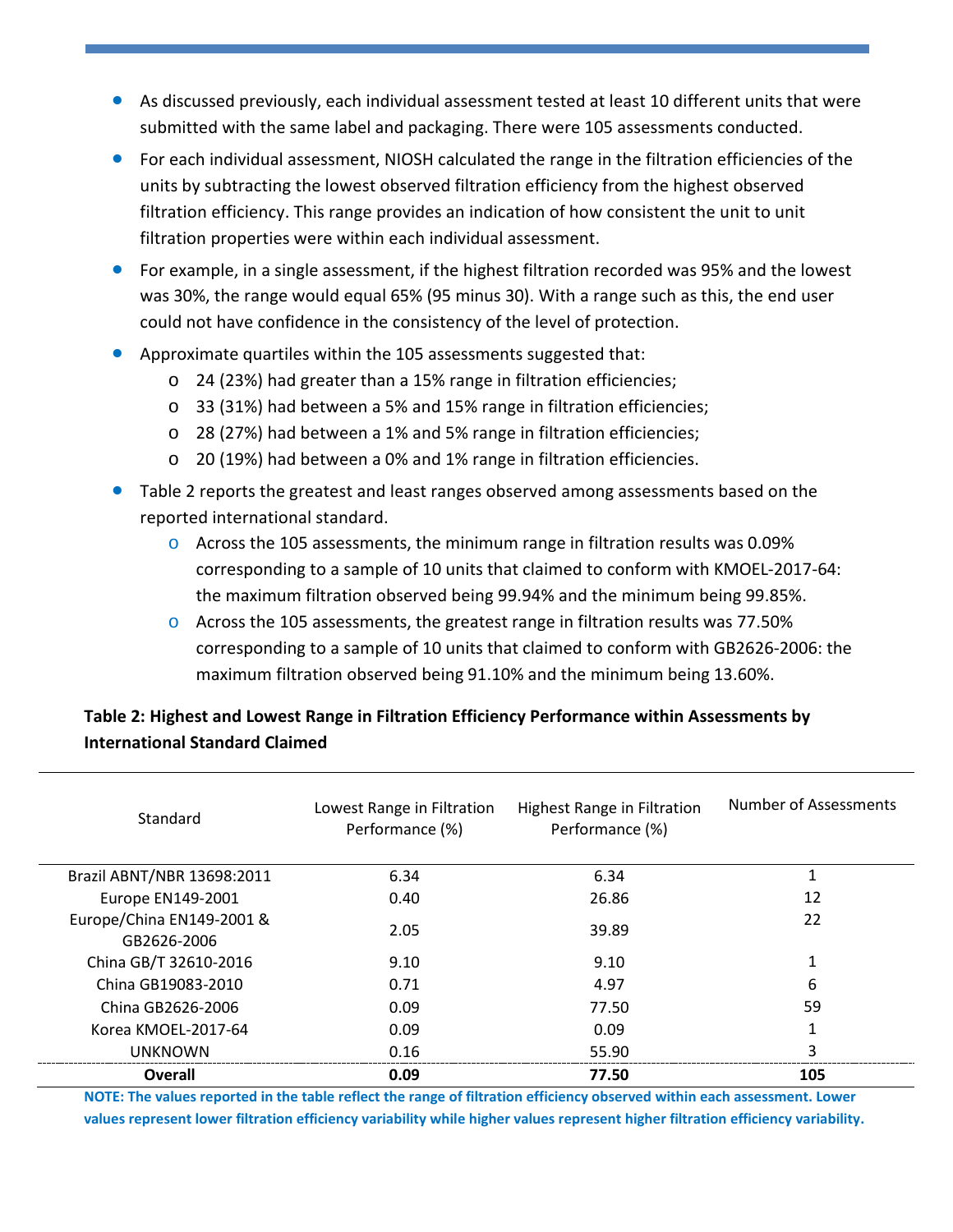### **CASE Conclusion**

The results of these assessments suggest that there was considerable range in filtration efficiency for most of the models assessed. Further, in 40% of the assessments, all units tested below 95%.

Based in-part on these results, on May 7, 2020, the FDA removed 57 respirators from their International EUA list [\(FDA 2020\)](https://www.fda.gov/medical-devices/coronavirus-disease-2019-covid-19-emergency-use-authorizations-medical-devices/personal-protective-equipment-euas#nonniosh). The FDA also instituted new sampling and evaluation procedures designed to increase the statistical power and the ability for each assessment to uncover distinct pockets of filtration performance within consistently labeled respiratory protection devices.

While filtration efficiency shows how well the filter media performs, users must ensure a proper fit is achieved. This assessment procedure provides useful information about the filtration efficiency of respiratory protection devices that may be used by workers in national emergency situations; however, it is not equivalent to the standard test procedure used to evaluate NIOSH-approved N95 respirators. Therefore, the values reported on the NIOSH international assessment results [webpage](https://www.cdc.gov/niosh/npptl/respirators/testing/NonNIOSHresults.html) only provide an indication of filtration efficiency and confirm neither that the product performs equivalent with a NIOSH-approved N95 nor that it conforms with the standard requirements claimed by the manufacturer.

## **What the User/Purchaser Can Do when Purchasing Non-NIOSH-Approved International Respiratory Protective Devices**

- **•** Healthcare organizations should review the **FDA EUAs** prior to purchasing any Non-NIOSHapproved respirator.
- Review the [NIOSH Respirator Assessment Results](https://www.cdc.gov/niosh/npptl/respirators/testing/NonNIOSHresults.html) webpage prior to purchasing respirators that claim to meet the standards identified in Table 1.
- Refer to the following guidance to evaluate respirators from other countries to determine if they are counterfeit or provide substandard protection: [Factors to Consider When Planning to](https://www.cdc.gov/coronavirus/2019-ncov/hcp/ppe-strategy/international-respirator-purchase.html)  [Purchase Respirators from Another Country, Including KN95 Respirators from China](https://www.cdc.gov/coronavirus/2019-ncov/hcp/ppe-strategy/international-respirator-purchase.html) and [Understanding the Use of Imported Non-NIOSH-Approved Respirators.](https://blogs.cdc.gov/niosh-science-blog/2020/04/23/imported-respirators/)